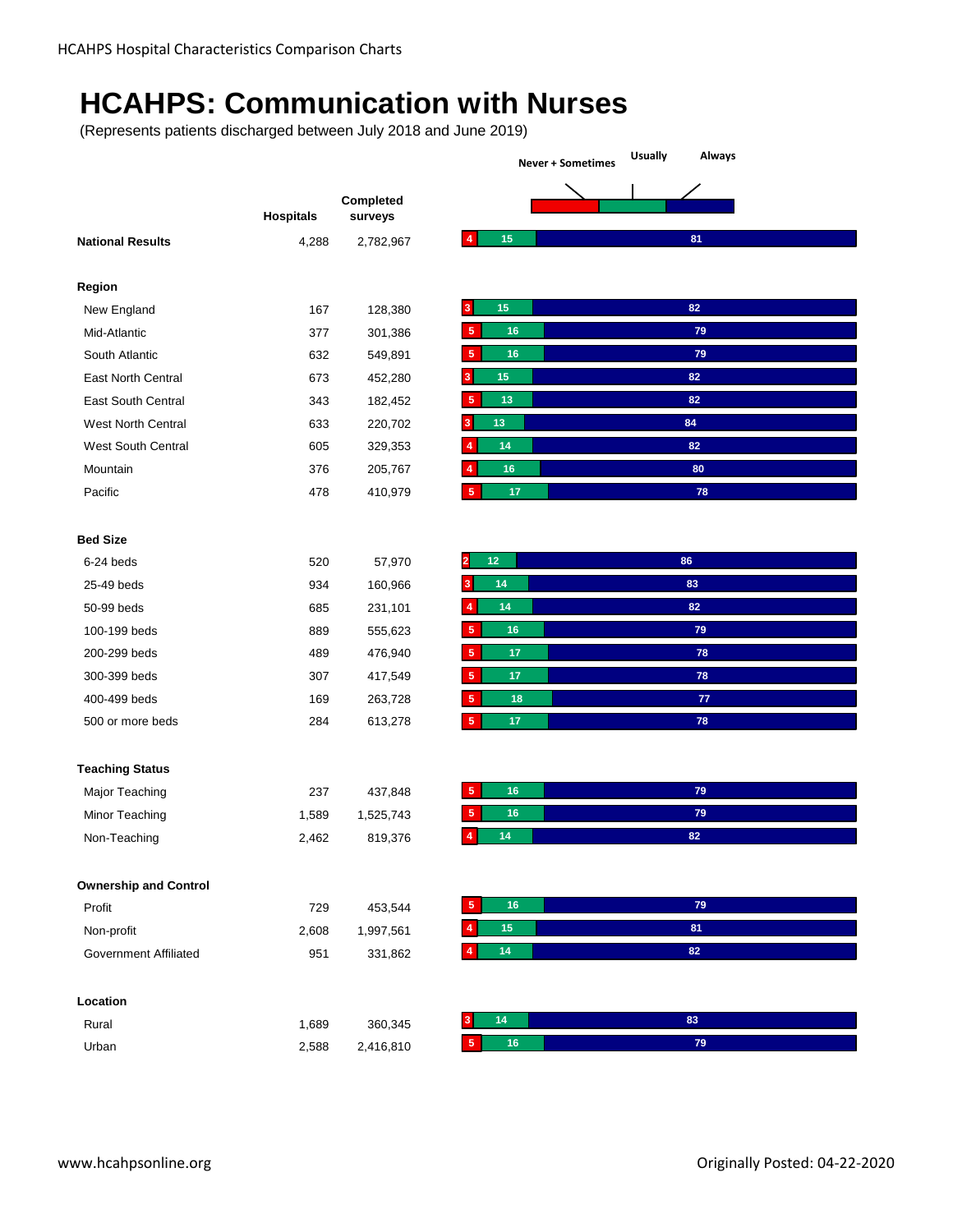## **HCAHPS: Communication with Doctors**

|                              |                  |                      | <b>Usually</b><br>Always<br><b>Never + Sometimes</b> |  |  |
|------------------------------|------------------|----------------------|------------------------------------------------------|--|--|
|                              |                  |                      |                                                      |  |  |
|                              | <b>Hospitals</b> | Completed<br>surveys |                                                      |  |  |
| <b>National Results</b>      | 4,288            | 2,782,967            | $\sqrt{5}$<br>13<br>82                               |  |  |
|                              |                  |                      |                                                      |  |  |
| Region                       |                  |                      |                                                      |  |  |
| New England                  | 167              | 128,380              | 15<br>81<br>$\overline{4}$                           |  |  |
| Mid-Atlantic                 | 377              | 301,386              | $\sqrt{5}$<br>16<br>79                               |  |  |
| South Atlantic               | 632              | 549,891              | 80<br>5<br>15                                        |  |  |
| East North Central           | 673              | 452,280              | 15<br>81<br>4                                        |  |  |
| East South Central           | 343              | 182,452              | 84<br>$12$<br>$\overline{4}$                         |  |  |
| West North Central           | 633              | 220,702              | 12<br>85<br>3                                        |  |  |
| West South Central           | 605              | 329,353              | 84<br>12<br>4                                        |  |  |
| Mountain                     | 376              | 205,767              | 81<br>5<br>14                                        |  |  |
| Pacific                      | 478              | 410,979              | $\sqrt{5}$<br>16<br>79                               |  |  |
|                              |                  |                      |                                                      |  |  |
| <b>Bed Size</b>              |                  |                      |                                                      |  |  |
| 6-24 beds                    | 520              | 57,970               | 11<br>86<br>3                                        |  |  |
| 25-49 beds                   | 934              | 160,966              | 11<br>85<br>$\overline{4}$                           |  |  |
| 50-99 beds                   | 685              | 231,101              | 83<br>13<br>4                                        |  |  |
| 100-199 beds                 | 889              | 555,623              | 5 <sub>5</sub><br>16<br>79                           |  |  |
| 200-299 beds                 | 489              | 476,940              | 5 <sub>5</sub><br>78<br>17                           |  |  |
| 300-399 beds                 | 307              | 417,549              | 16<br>78<br>6                                        |  |  |
| 400-499 beds                 | 169              | 263,728              | $\sqrt{5}$<br>17<br>78                               |  |  |
| 500 or more beds             | 284              | 613,278              | $\sqrt{5}$<br>16<br>79                               |  |  |
|                              |                  |                      |                                                      |  |  |
| <b>Teaching Status</b>       |                  |                      |                                                      |  |  |
| Major Teaching               | 237              | 437,848              | $\sqrt{5}$<br>16<br>79                               |  |  |
| Minor Teaching               | 1,589            | 1,525,743            | 5<br>15<br>80                                        |  |  |
| Non-Teaching                 | 2,462            | 819,376              | 13<br>$\overline{4}$<br>83                           |  |  |
| <b>Ownership and Control</b> |                  |                      |                                                      |  |  |
| Profit                       | 729              | 453,544              | 14<br>80<br>6                                        |  |  |
|                              |                  |                      | 15<br>81<br>$\overline{4}$                           |  |  |
| Non-profit                   | 2,608            | 1,997,561            | $12\,$<br>84<br>4                                    |  |  |
| <b>Government Affiliated</b> | 951              | 331,862              |                                                      |  |  |
| Location                     |                  |                      |                                                      |  |  |
| Rural                        | 1,689            | 360,345              | 84<br>$12$<br>4                                      |  |  |
| Urban                        | 2,588            | 2,416,810            | $15\,$<br>80<br>5 <sub>5</sub>                       |  |  |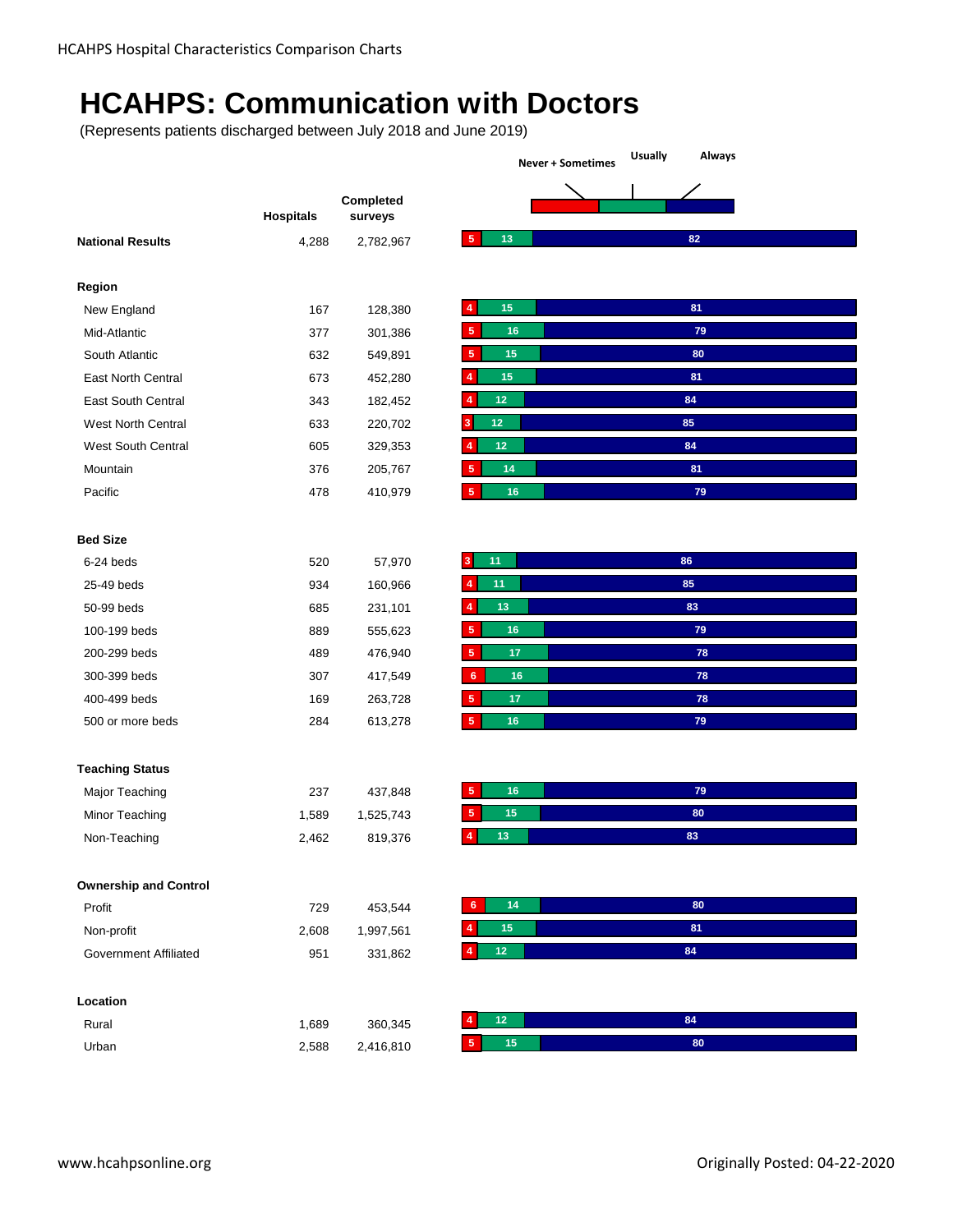## **HCAHPS: Responsiveness of Hospital Staff**

**Never + Sometimes Usually Always**

|                              | <b>Hospitals</b> | Completed<br>surveys |
|------------------------------|------------------|----------------------|
| <b>National Results</b>      | 4,288            | 2,782,967            |
|                              |                  |                      |
| Region                       |                  |                      |
| New England                  | 167              | 128,380              |
| Mid-Atlantic                 | 377              | 301,386              |
| South Atlantic               | 632              | 549,891              |
| East North Central           | 673              | 452,280              |
| <b>East South Central</b>    | 343              | 182,452              |
| West North Central           | 633              | 220,702              |
| West South Central           | 605              | 329,353              |
| Mountain                     | 376              | 205,767              |
| Pacific                      | 478              | 410,979              |
|                              |                  |                      |
| <b>Bed Size</b>              |                  |                      |
| 6-24 beds                    | 520              |                      |
|                              |                  | 57,970               |
| 25-49 beds                   | 934              | 160,966              |
| 50-99 beds                   | 685              | 231,101              |
| 100-199 beds                 | 889              | 555,623              |
| 200-299 beds                 | 489              | 476,940              |
| 300-399 beds                 | 307              | 417,549              |
| 400-499 beds                 | 169              | 263,728              |
| 500 or more beds             | 284              | 613,278              |
|                              |                  |                      |
| <b>Teaching Status</b>       |                  |                      |
| Major Teaching               | 237              | 437,848              |
| Minor Teaching               | 1,589            | 1,525,743            |
| Non-Teaching                 | 2,462            | 819,376              |
|                              |                  |                      |
| <b>Ownership and Control</b> |                  |                      |
| Profit                       | 729              | 453,544              |
| Non-profit                   | 2,608            | 1,997,561            |
| Government Affiliated        | 951              | 331,862              |
|                              |                  |                      |
| Location                     |                  |                      |
| Rural                        | 1,689            | 360,345              |
| Urban                        | 2,588            | 2,416,810            |
|                              |                  |                      |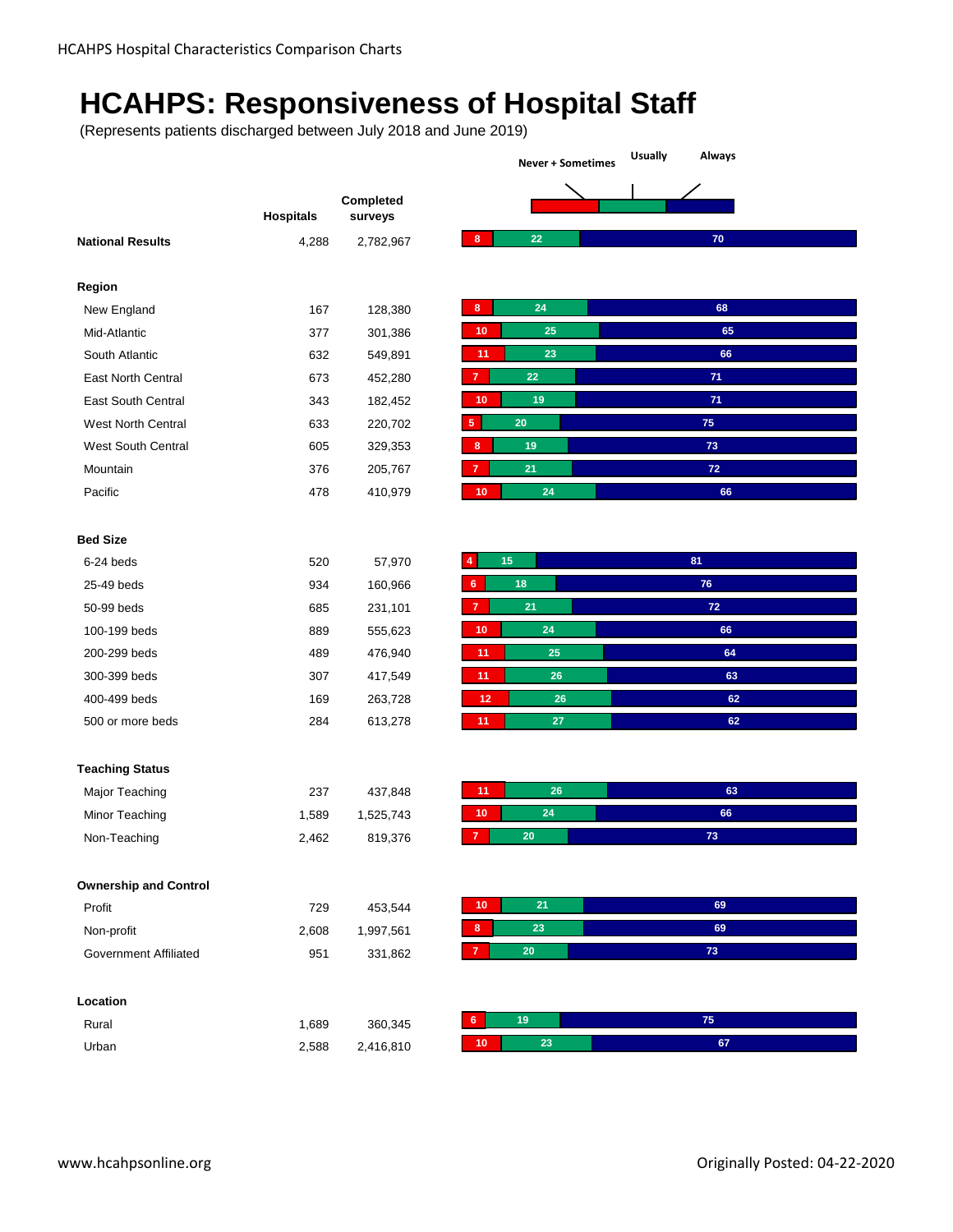## **HCAHPS: Communication About Medicines**

(Represents patients discharged between July 2018 and June 2019)

|                              | <b>Hospitals</b> | Completed<br>surveys |
|------------------------------|------------------|----------------------|
| <b>National Results</b>      | 4,254            | 2,782,967            |
|                              |                  |                      |
| Region                       |                  |                      |
| New England                  | 167              | 128,380              |
| Mid-Atlantic                 | 376              | 301,386              |
| South Atlantic               | 629              | 549,891              |
| East North Central           | 673              | 452,280              |
| East South Central           | 342              | 182,452              |
| <b>West North Central</b>    | 623              | 220,702              |
| West South Central           | 596              | 329,353              |
| Mountain                     | 368              | 205,767              |
| Pacific                      | 476              | 410,979              |
|                              |                  |                      |
| <b>Bed Size</b>              |                  |                      |
| 6-24 beds                    | 507              | 57,970               |
| 25-49 beds                   | 918              | 160,966              |
| 50-99 beds                   | 680              | 231,101              |
| 100-199 beds                 | 889              | 555,623              |
| 200-299 beds                 | 489              | 476,940              |
| 300-399 beds                 | 307              | 417,549              |
| 400-499 beds                 | 169              | 263,728              |
| 500 or more beds             | 284              | 613,278              |
|                              |                  |                      |
|                              |                  |                      |
| <b>Teaching Status</b>       |                  |                      |
| Major Teaching               | 237              | 437,848              |
| Minor Teaching               | 1,589            | 1,525,743            |
| Non-Teaching                 | 2,428            | 819,376              |
| <b>Ownership and Control</b> |                  |                      |
| Profit                       | 725              | 453,544              |
| Non-profit                   | 2,595            | 1,997,561            |
| <b>Government Affiliated</b> | 934              | 331,862              |
|                              |                  |                      |
| Location                     |                  |                      |
| Rural                        | 1,658            | 360,345              |
|                              |                  |                      |

**Never + Sometimes Usually Always**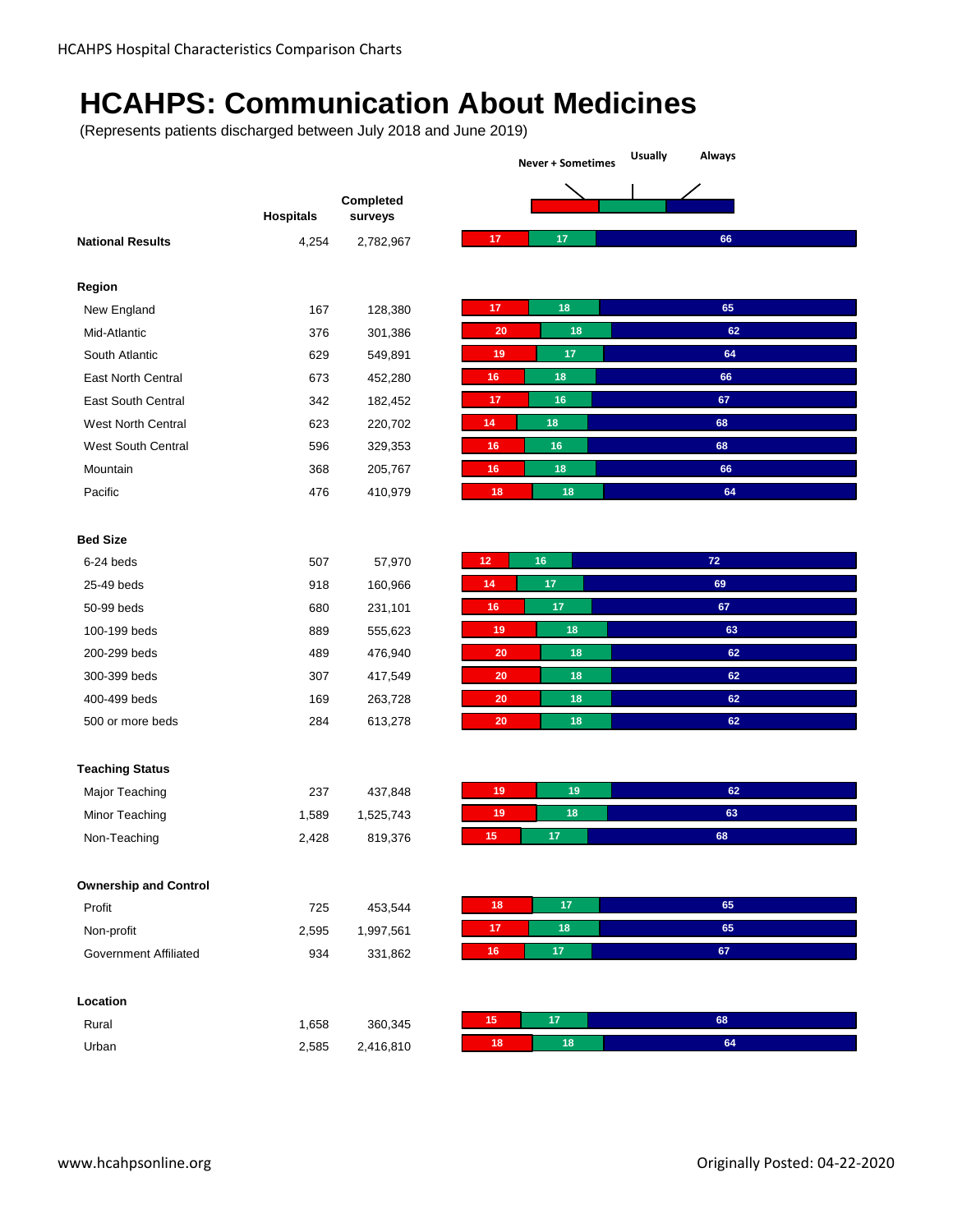# **HCAHPS: Cleanliness of Hospital Environment**

|                              | <b>Hospitals</b> | Completed<br>surveys |
|------------------------------|------------------|----------------------|
| <b>National Results</b>      | 4,288            | 2,782,967            |
|                              |                  |                      |
| Region                       |                  |                      |
| New England                  | 167              | 128,380              |
| Mid-Atlantic                 | 377              | 301,386              |
| South Atlantic               | 632              | 549,891              |
| East North Central           | 673              | 452,280              |
| <b>East South Central</b>    | 343              | 182,452              |
| West North Central           | 633              | 220,702              |
| West South Central           | 605              | 329,353              |
| Mountain                     | 376              | 205,767              |
| Pacific                      | 478              | 410,979              |
|                              |                  |                      |
| <b>Bed Size</b>              |                  |                      |
| 6-24 beds                    | 520              | 57,970               |
| 25-49 beds                   | 934              | 160,966              |
| 50-99 beds                   | 685              | 231,101              |
| 100-199 beds                 | 889              | 555,623              |
| 200-299 beds                 | 489              | 476,940              |
| 300-399 beds                 | 307              | 417,549              |
| 400-499 beds                 | 169              | 263,728              |
| 500 or more beds             | 284              | 613,278              |
|                              |                  |                      |
| <b>Teaching Status</b>       |                  |                      |
| Major Teaching               | 237              | 437,848              |
| Minor Teaching               | 1,589            | 1,525,743            |
| Non-Teaching                 | 2,462            | 819,376              |
|                              |                  |                      |
| <b>Ownership and Control</b> |                  |                      |
| Profit                       | 729              | 453,544              |
| Non-profit                   | 2,608            | 1,997,561            |
| <b>Government Affiliated</b> | 951              | 331,862              |
|                              |                  |                      |
| Location                     |                  |                      |
| Rural                        | 1,689            | 360,345              |
| Urban                        | 2,588            | 2,416,810            |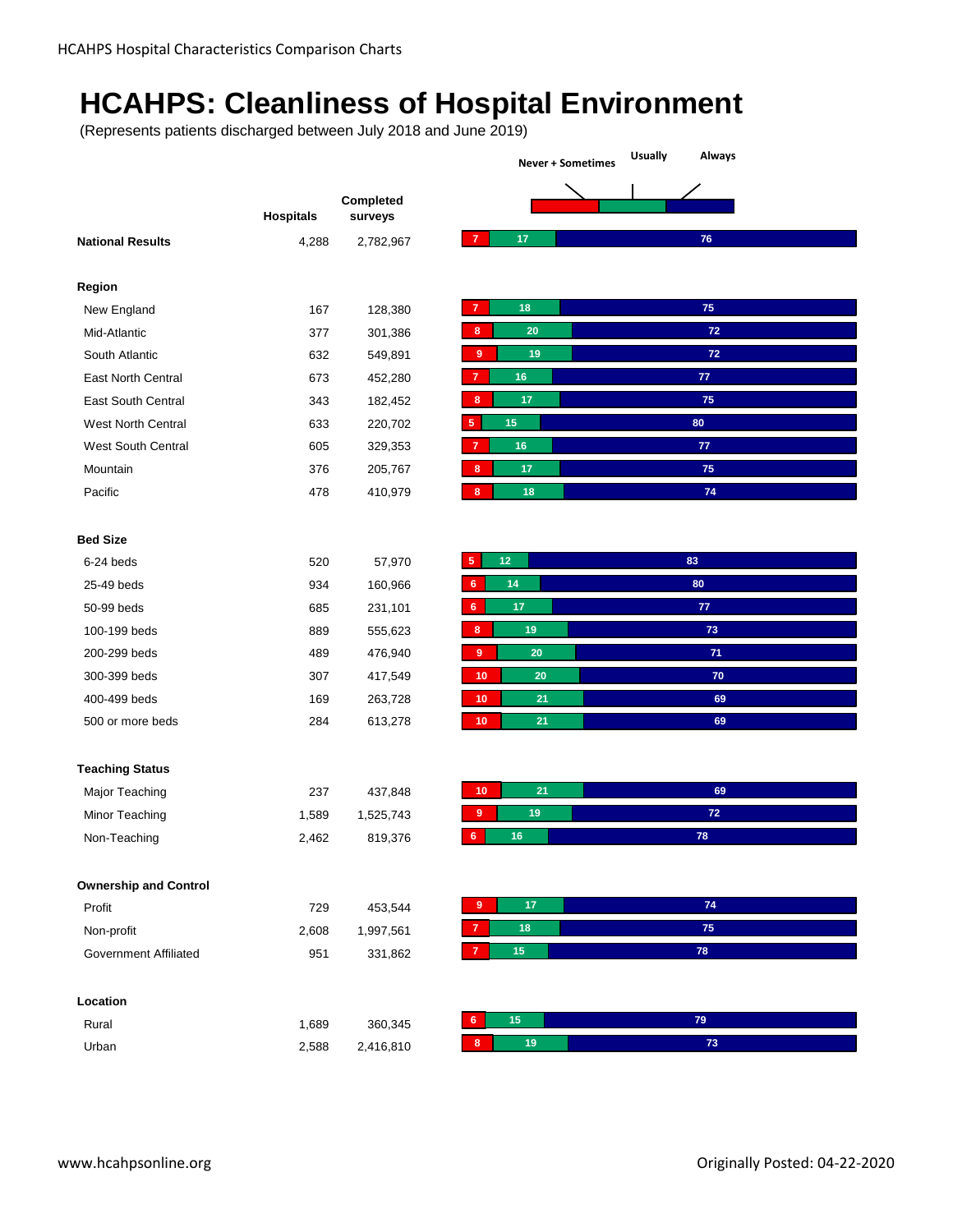## **HCAHPS: Quietness of Hospital Environment**

|                              |                  |                      | <b>Usually</b><br>Always<br><b>Never + Sometimes</b> |    |  |
|------------------------------|------------------|----------------------|------------------------------------------------------|----|--|
|                              |                  |                      |                                                      |    |  |
|                              | <b>Hospitals</b> | Completed<br>surveys |                                                      |    |  |
| <b>National Results</b>      | 4,288            | 2,782,967            | 28<br>10                                             | 62 |  |
|                              |                  |                      |                                                      |    |  |
| Region                       |                  |                      |                                                      |    |  |
| New England                  | 167              | 128,380              | 33<br>12                                             | 55 |  |
| Mid-Atlantic                 | 377              | 301,386              | 33<br>13                                             | 54 |  |
| South Atlantic               | 632              | 549,891              | 28<br>11                                             | 61 |  |
| East North Central           | 673              | 452,280              | $\boldsymbol{9}$<br>30                               | 61 |  |
| East South Central           | 343              | 182,452              | 24<br>8                                              | 68 |  |
| West North Central           | 633              | 220,702              | $6\phantom{a}$<br>26                                 | 68 |  |
| West South Central           | 605              | 329,353              | 24<br>$\overline{7}$                                 | 69 |  |
| Mountain                     | 376              | 205,767              | 30<br>$\overline{9}$                                 | 61 |  |
| Pacific                      | 478              | 410,979              | 33<br>14                                             | 53 |  |
|                              |                  |                      |                                                      |    |  |
| <b>Bed Size</b>              |                  |                      |                                                      |    |  |
| 6-24 beds                    | 520              | 57,970               | $\sqrt{5}$<br>23                                     | 72 |  |
| 25-49 beds                   | 934              | 160,966              | ${\bf 26}$<br>$\overline{7}$                         | 67 |  |
| 50-99 beds                   | 685              | 231,101              | 29<br>8                                              | 63 |  |
| 100-199 beds                 | 889              | 555,623              | 31<br>11                                             | 58 |  |
| 200-299 beds                 | 489              | 476,940              | 32<br>12                                             | 56 |  |
| 300-399 beds                 | 307              | 417,549              | 13<br>31                                             | 56 |  |
| 400-499 beds                 | 169              | 263,728              | 32<br>13                                             | 55 |  |
| 500 or more beds             | 284              | 613,278              | 13<br>31                                             | 56 |  |
|                              |                  |                      |                                                      |    |  |
| <b>Teaching Status</b>       |                  |                      | 32<br>13                                             | 55 |  |
| Major Teaching               | 237              | 437,848              |                                                      |    |  |
| Minor Teaching               | 1,589            | 1,525,743            | 31<br>11                                             | 58 |  |
| Non-Teaching                 | 2,462            | 819,376              | $\bf8$<br>27                                         | 65 |  |
| <b>Ownership and Control</b> |                  |                      |                                                      |    |  |
| Profit                       | 729              | 453,544              | 10<br>27                                             | 63 |  |
| Non-profit                   | 2,608            | 1,997,561            | 30<br>10                                             | 60 |  |
| <b>Government Affiliated</b> | 951              | 331,862              | $\bf{8}$<br>26                                       | 66 |  |
| Location                     |                  |                      |                                                      |    |  |
|                              |                  |                      | $\overline{7}$<br>27                                 | 66 |  |
| Rural                        | 1,689            | 360,345              |                                                      |    |  |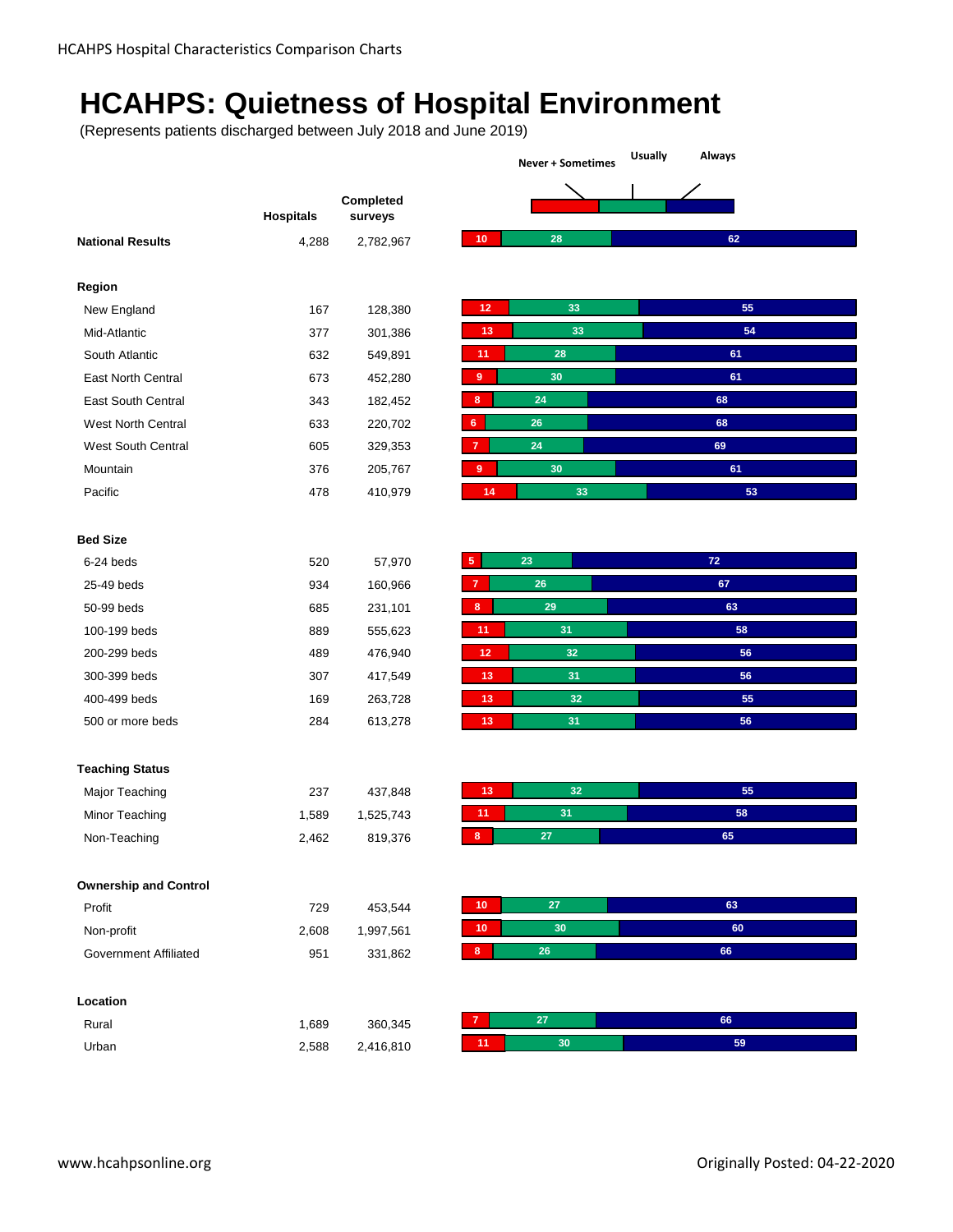### **HCAHPS: Discharge Information**

(Represents patients discharged between July 2018 and June 2019)

|                              |                  | Completed |
|------------------------------|------------------|-----------|
|                              | <b>Hospitals</b> | surveys   |
| <b>National Results</b>      | 4,282            | 2,782,967 |
|                              |                  |           |
| Region                       |                  |           |
| New England                  | 167              | 128,380   |
| Mid-Atlantic                 | 377              | 301,386   |
| South Atlantic               | 632              | 549,891   |
| East North Central           | 673              | 452,280   |
| <b>East South Central</b>    | 343              | 182,452   |
| West North Central           | 632              | 220,702   |
| West South Central           | 604              | 329,353   |
| Mountain                     | 372              | 205,767   |
| Pacific                      | 478              | 410,979   |
|                              |                  |           |
| <b>Bed Size</b>              |                  |           |
| 6-24 beds                    | 517              | 57,970    |
| 25-49 beds                   | 931              | 160,966   |
| 50-99 beds                   | 685              | 231,101   |
| 100-199 beds                 | 889              | 555,623   |
| 200-299 beds                 | 489              | 476,940   |
| 300-399 beds                 | 307              | 417,549   |
| 400-499 beds                 | 169              | 263,728   |
| 500 or more beds             | 284              | 613,278   |
|                              |                  |           |
| <b>Teaching Status</b>       |                  |           |
| Major Teaching               | 237              | 437,848   |
|                              |                  |           |
| Minor Teaching               | 1,589            | 1,525,743 |
| Non-Teaching                 | 2,456            | 819,376   |
|                              |                  |           |
| <b>Ownership and Control</b> |                  |           |
| Profit                       | 729              | 453,544   |
| Non-profit                   | 2,607            | 1,997,561 |
| <b>Government Affiliated</b> | 946              | 331,862   |
|                              |                  |           |
| Location                     |                  |           |
| Rural                        | 1,683            | 360,345   |
| Urban                        | 2,588            | 2,416,810 |
|                              |                  |           |

**No Yes**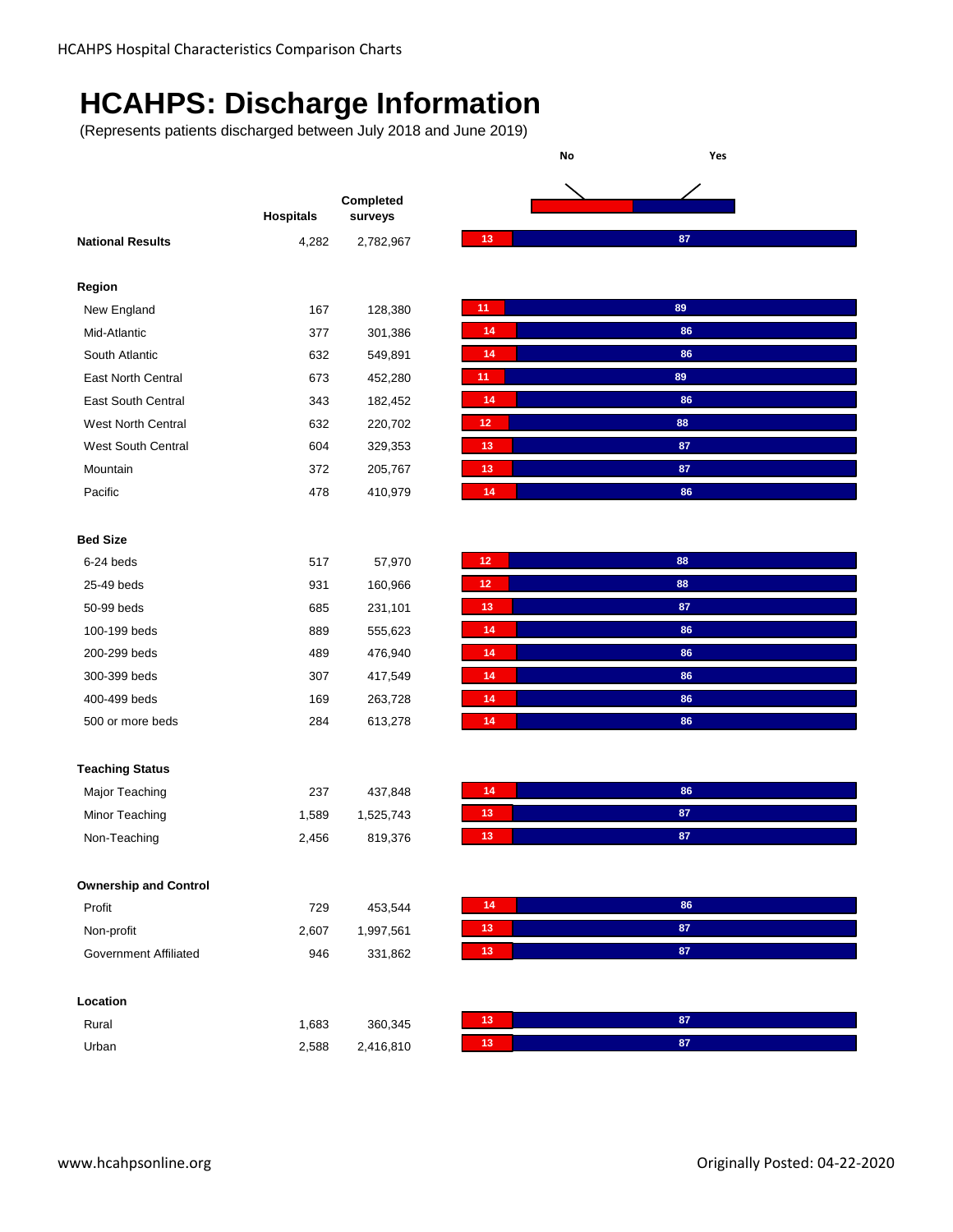### **HCAHPS: Care Transition**

(Represents patients discharged between July 2018 and June 2019)

|                  |                      | <b>Strongly Agree</b><br><b>Strongly Disagree + Disagree</b>               |        |  |
|------------------|----------------------|----------------------------------------------------------------------------|--------|--|
| <b>Hospitals</b> | Completed<br>surveys |                                                                            |        |  |
| 4,288            | 2,782,967            | 42<br>$\sqrt{5}$                                                           | 53     |  |
|                  |                      |                                                                            |        |  |
| 167              | 128,380              | 41<br>5                                                                    | 54     |  |
| 377              | 301,386              | 44<br>$6\phantom{1}$                                                       | 50     |  |
| 632              | 549,891              | $42\,$<br>6                                                                | $52\,$ |  |
| 673              | 452,280              | 42<br>4                                                                    | 54     |  |
| 343              | 182,452              | 42<br>5                                                                    | 53     |  |
| 633              | 220,702              | 40<br>3                                                                    | 57     |  |
| 605              | 329,353              | 40<br>5                                                                    | 55     |  |
| 376              | 205,767              | 42<br>5                                                                    | 53     |  |
| 478              | 410,979              | 43<br>$6\phantom{.}6$                                                      | 51     |  |
|                  |                      |                                                                            |        |  |
| 520              |                      | 38<br>3                                                                    | 59     |  |
| 934              |                      | 41<br>4                                                                    | 55     |  |
| 685              | 231,101              | 41<br>5                                                                    | 54     |  |
| 889              | 555,623              | 43<br>6                                                                    | 51     |  |
| 489              |                      | 44<br>$\bf 6$                                                              | 50     |  |
| 307              |                      | 44<br>$\bf 6$                                                              | 50     |  |
| 169              | 263,728              | $\bf 6$<br>43                                                              | 51     |  |
| 284              | 613,278              | 42<br>$\bf 6$                                                              | 52     |  |
|                  |                      |                                                                            |        |  |
| 237              |                      | 41<br>6 <sup>°</sup>                                                       | 53     |  |
|                  |                      | 42<br>6                                                                    | 52     |  |
| 2,462            | 819,376              | 41<br>5                                                                    | 54     |  |
|                  |                      |                                                                            |        |  |
| 729              |                      | 42<br>$\bf 6$                                                              | 52     |  |
| 2,608            | 1,997,561            | 42<br>$\sqrt{5}$                                                           | 53     |  |
| 951              | 331,862              | 41<br>$\sqrt{5}$                                                           | 54     |  |
|                  |                      |                                                                            |        |  |
| 1,689            | 360,345              | 42                                                                         | 54     |  |
| 2,588            | 2,416,810            | $42\,$<br>$6\phantom{.}6$                                                  | $52\,$ |  |
|                  | 1,589                | 57,970<br>160,966<br>476,940<br>417,549<br>437,848<br>1,525,743<br>453,544 |        |  |

**Agree Strongly Agree**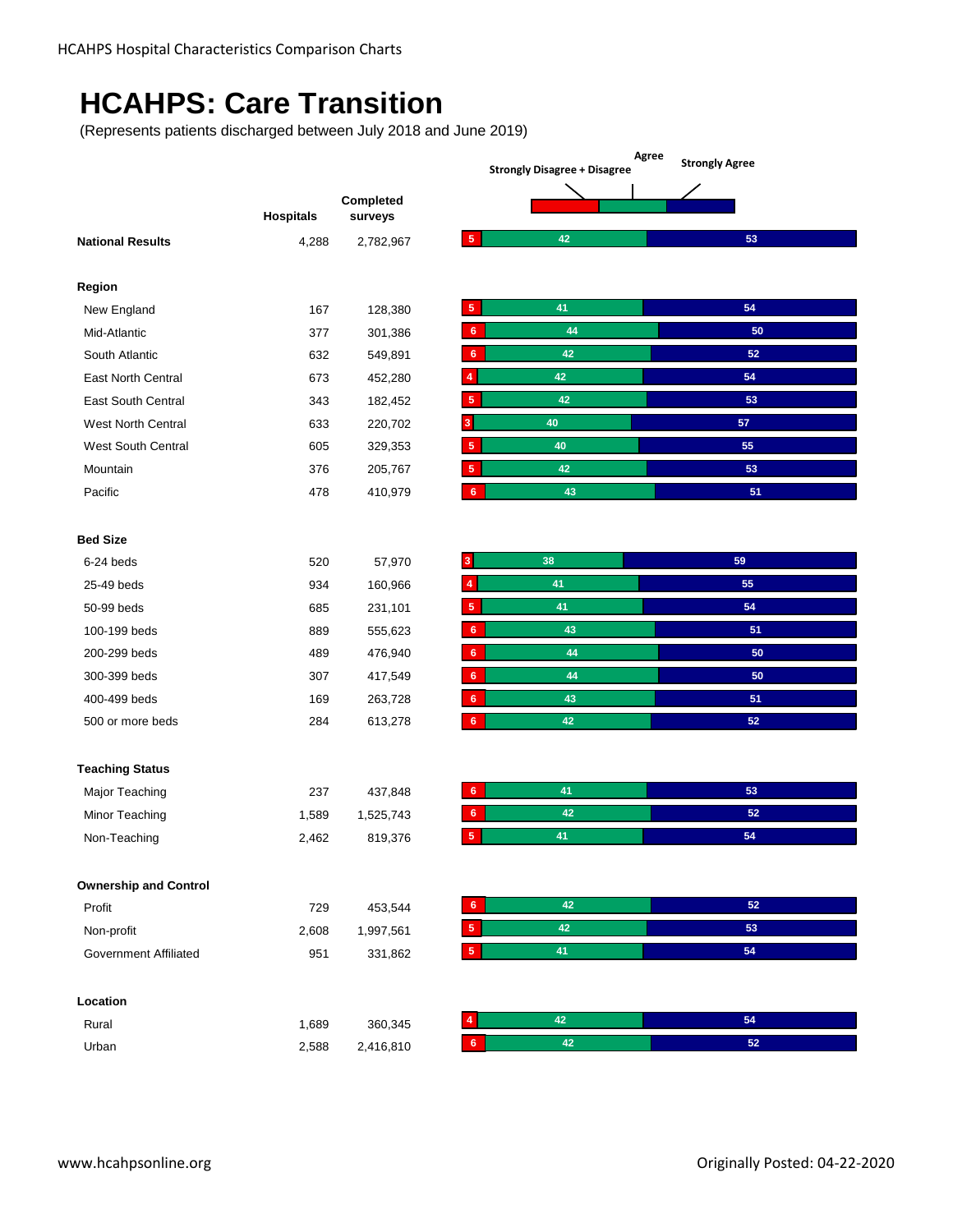### **HCAHPS: Hospital Rating**

(Represents patients discharged between July 2018 and June 2019)

|                              | <b>Hospitals</b> | Completed<br>surveys |
|------------------------------|------------------|----------------------|
| <b>National Results</b>      | 4,287            | 2,782,967            |
|                              |                  |                      |
| Region                       |                  |                      |
| New England                  | 167              | 128,380              |
| Mid-Atlantic                 | 377              | 301,386              |
| South Atlantic               | 632              | 549,891              |
| East North Central           | 673              | 452,280              |
| East South Central           | 343              | 182,452              |
| <b>West North Central</b>    | 633              | 220,702              |
| West South Central           | 604              | 329,353              |
| Mountain                     | 376              | 205,767              |
| Pacific                      | 478              | 410,979              |
|                              |                  |                      |
| <b>Bed Size</b>              |                  |                      |
| 6-24 beds                    | 519              | 57,970               |
| 25-49 beds                   | 934              | 160,966              |
| 50-99 beds                   | 685              | 231,101              |
| 100-199 beds                 | 889              | 555,623              |
| 200-299 beds                 | 489              | 476,940              |
| 300-399 beds                 | 307              | 417,549              |
| 400-499 beds                 | 169              | 263,728              |
| 500 or more beds             | 284              | 613,278              |
|                              |                  |                      |
| <b>Teaching Status</b>       |                  |                      |
| Major Teaching               | 237              | 437,848              |
| Minor Teaching               | 1,589            | 1,525,743            |
| Non-Teaching                 | 2,461            | 819,376              |
|                              |                  |                      |
| <b>Ownership and Control</b> |                  |                      |
| Profit                       | 728              | 453,544              |
| Non-profit                   | 2,608            | 1,997,561            |
| <b>Government Affiliated</b> | 951              | 331,862              |
|                              |                  |                      |
| Location                     |                  |                      |
| Rural                        | 1,688            | 360,345              |
| Urban                        | 2,588            | 2,416,810            |
|                              |                  |                      |

**0-6 7-8 9-10**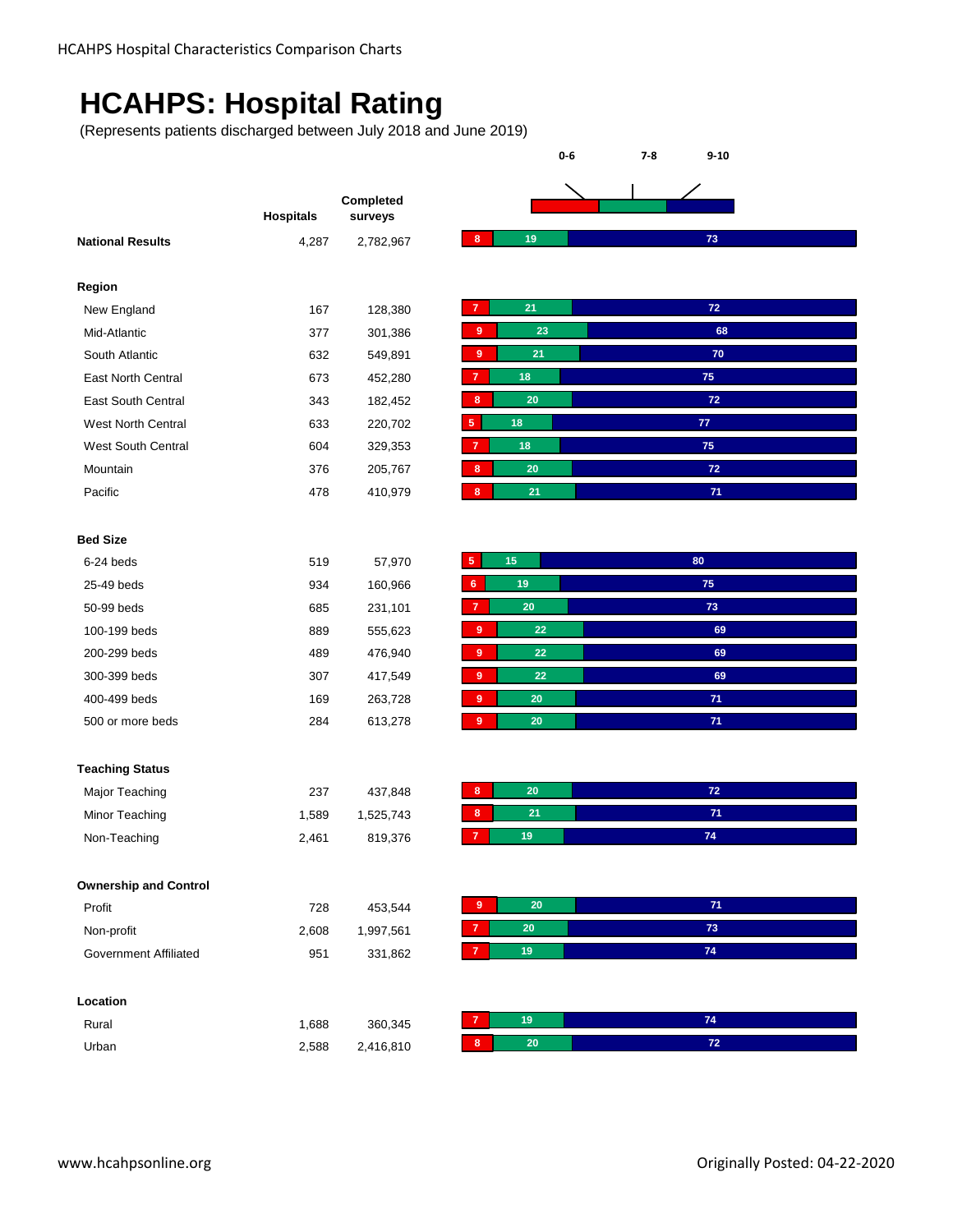## **HCAHPS: Recommend the Hospital**

(Represents patients discharged between July 2018 and June 2019)

|                              | <b>Hospitals</b> | Completed<br>surveys |                               |                 |
|------------------------------|------------------|----------------------|-------------------------------|-----------------|
| <b>National Results</b>      | 4,287            | 2,782,967            | $\sqrt{5}$<br>23              | $72$            |
| Region                       |                  |                      |                               |                 |
| New England                  | 167              | 128,380              | $\sqrt{5}$<br>22              | 73              |
| Mid-Atlantic                 | 377              | 301,386              | 26<br>6                       | 68              |
| South Atlantic               | 632              | 549,891              | 25<br>$6\phantom{1}$          | 69              |
| East North Central           | 673              | 452,280              | 24<br>4                       | 72              |
| East South Central           | 343              | 182,452              | $6\phantom{1}$<br>24          | 70              |
| <b>West North Central</b>    | 633              | 220,702              | 21<br>3                       | ${\bf 76}$      |
| West South Central           | 605              | 329,353              | ${\bf 5}$<br>21               | ${\bf 74}$      |
| Mountain                     | 375              | 205,767              | ${\bf 5}$<br>23               | 72              |
| Pacific                      | 478              | 410,979              | $6\phantom{.}6$<br>23         | 71              |
|                              |                  |                      |                               |                 |
| <b>Bed Size</b>              |                  |                      |                               |                 |
| 6-24 beds                    | 519              | 57,970               | 18<br>3                       | 79              |
| 25-49 beds                   | 934              | 160,966              | 23<br>$\overline{\mathbf{4}}$ | 73              |
| 50-99 beds                   | 685              | 231,101              | $\sqrt{5}$<br>24              | 71              |
| 100-199 beds                 | 889              | 555,623              | $\bf 6$<br>26                 | 68              |
| 200-299 beds                 | 489              | 476,940              | 25<br>6 <sup>°</sup>          | 69              |
| 300-399 beds                 | 307              | 417,549              | 24<br>6                       | 70              |
| 400-499 beds                 | 169              | 263,728              | 22<br>6 <sup>°</sup>          | 72              |
| 500 or more beds             | 284              | 613,278              | $5\phantom{.0}$<br>22         | 73              |
|                              |                  |                      |                               |                 |
| <b>Teaching Status</b>       |                  |                      |                               |                 |
| Major Teaching               | 237              | 437,848              | $\sqrt{5}$<br>21              | 74              |
| Minor Teaching               | 1,589            | 1,525,743            | 5 <sub>5</sub><br>24          | 71              |
| Non-Teaching                 | 2,461            | 819,376              | $\sqrt{5}$<br>23              | 72              |
|                              |                  |                      |                               |                 |
| <b>Ownership and Control</b> |                  |                      |                               |                 |
| Profit                       | 729              | 453,544              | 23<br>$\overline{7}$          | 70              |
| Non-profit                   | 2,608            | 1,997,561            | $5^{\circ}$<br>23             | $\bf 72$        |
| <b>Government Affiliated</b> | 950              | 331,862              | 24<br>4 <sub>1</sub>          | 72 <sub>2</sub> |
| Location                     |                  |                      |                               |                 |
| Rural                        | 1,688            | 360,345              | 24<br>$\overline{4}$          | $\bf 72$        |
|                              |                  | 2,416,810            | 23<br>$\sqrt{5}$              | 72 <sub>2</sub> |

**Definitely No + Probably No Probably Yes Definitely Yes**